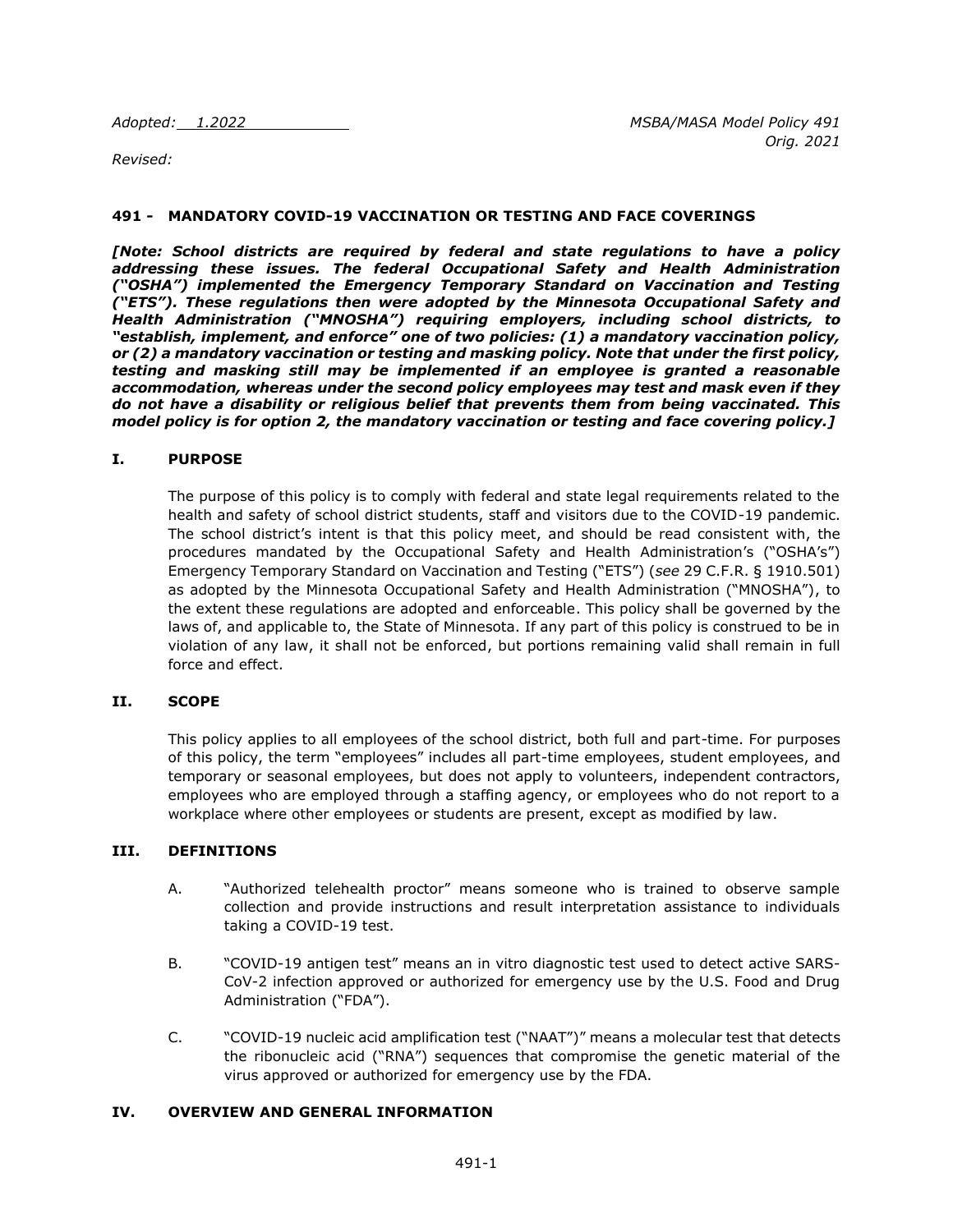- A. Any employee that chooses to be vaccinated against COVID-19 must be fully vaccinated no later than January 10, 2022. Any employee not fully vaccinated by January 10, 2022, will be subject to the regular testing and face covering requirements of this policy until fully vaccinated.
- B. Employees will be considered fully vaccinated two weeks after receiving the requisite number of doses of a COVID-19 vaccine. Employees will be considered partially vaccinated if they received only one dose of a two-dose vaccine. This policy does not require booster vaccinations.
- C. Employees are responsible for scheduling their own vaccination appointments through their medical provider or pharmacy. The school district may hold vaccine clinics that the employee may attend, but the availability of a vaccine clinic does not shift the responsibility of obtaining a vaccination from the employee.
- D. An employee who does not comply with this policy will be subject to disciplinary action as set forth in School District policy and the employee's collective bargaining agreement ("CBA") or employment contract or other agreement, to the extent applicable.

# **V. VACCINATION STATUS AND ACCEPTABLE FORMS OF PROOF OF VACCINATION**

- A. All vaccinated employees are required to provide proof of full COVID-19 vaccination, regardless of where they are vaccinated, and even if employees received a vaccination through a school district sponsored clinic. Proof must be provided before January 10, 2022. If the school district does not receive proof of full vaccination from an employee by January 10, 2022, that employee will be considered unvaccinated until such proof is received.
- B. Proof of vaccination must be submitted to the Covid Coordinator/District Office. Acceptable submissions include emailing a copy of the proof of vaccination, providing a physical copy of the proof of vaccination, or bringing the proof of vaccination for the Covid Coordinator/District Office to copy.
- C. Acceptable Proof of Vaccination Status

The following forms of proof of vaccination status will be accepted:

- 1. The record of immunization from a healthcare provider or pharmacy;
- 2. A copy of the COVID-19 vaccination Record Card;
- 3. A copy of medical records documenting the vaccination;
- 4. A copy of immunization records from a public health, state, or tribal immunization information system; or
- 5. A copy of any other official documentation that contains the type of vaccine administered, date(s) of administration, and the name of the healthcare professional(s) or clinic site(s) administering the vaccine(s).
- D. Proof of vaccination must include the employee's name and should include the type of vaccine administered, the date(s) of administration, and the name of the healthcare professional(s) or clinic site(s) that administered the vaccine. In some cases, state immunization records may not include one or more of these data fields, such as clinic site. In those circumstances the school district will accept the state immunization record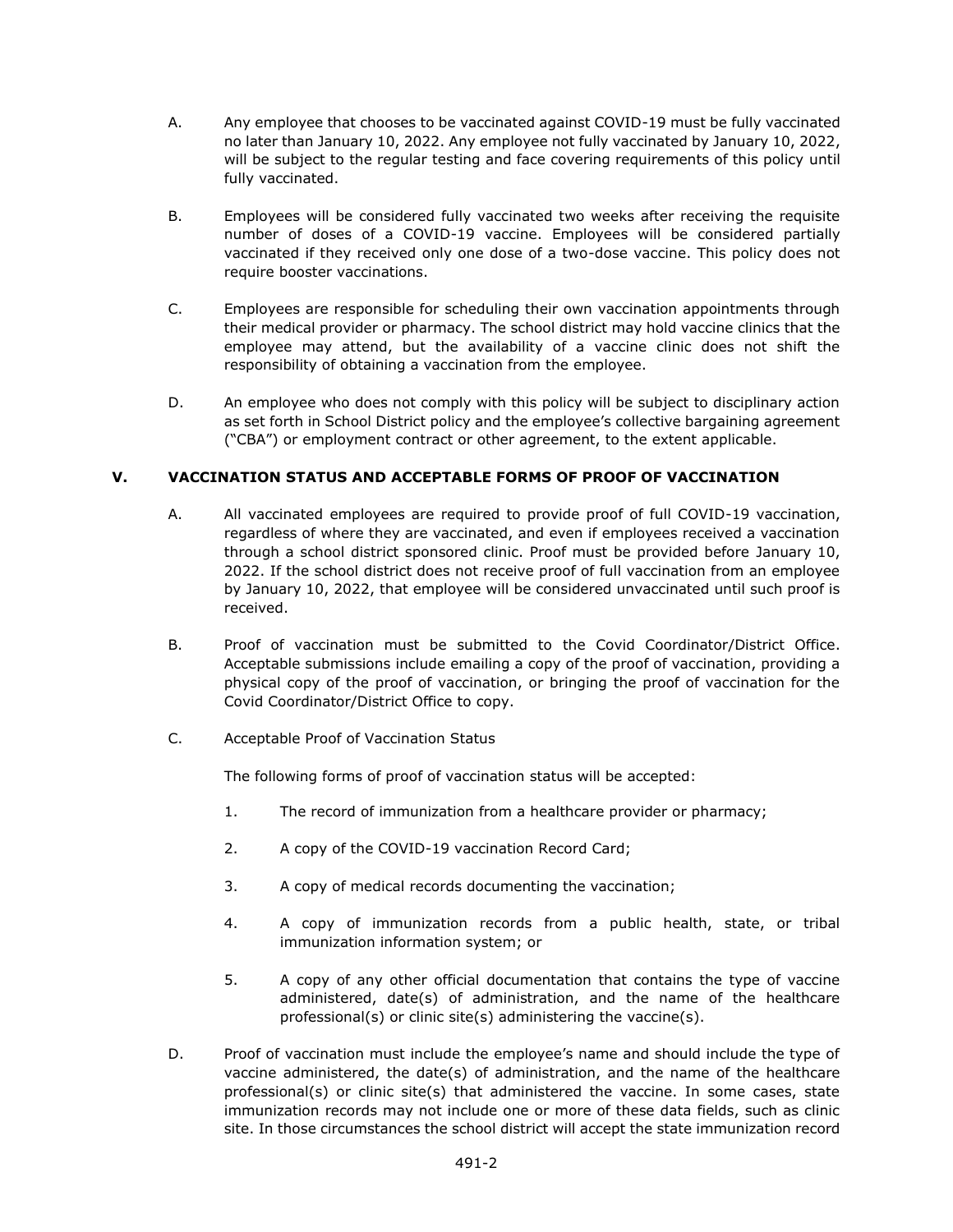as acceptable proof of vaccination.

E. If an employee is unable to produce one of these acceptable forms of proof of vaccination, despite attempts to do so (e.g., by trying to contact the vaccine administrator or state health department), the employee can provide a signed and dated statement attesting to his/her vaccination status (fully vaccinated or partially vaccinated); attesting that the employee lost and is otherwise unable to produce one of the other forms of acceptable proof; and including the following language:

> "I declare (or certify, verify, or state) that this statement about my vaccination status is true and accurate. I understand that knowingly providing false information regarding my vaccination status on this form may subject me to criminal penalties."

Employees who attest to their vaccination status in this manner shall, to the best of their recollection, include in their attestation the type of vaccine administered, the date(s) of the administration, and the name of the healthcare professional(s) or clinic site(s) administering the vaccine.

F. To satisfy this policy, the COVID-19 vaccine must be approved or authorized for emergency use by the Federal Food and Drug Administration ("FDA"), or listed for emergency use by the World Health Organization ("WHO").

## **VI. SUPPORTING COVID-19 VACCINATION**

- A. An employee may take up to four hours of paid leave per dose to travel to the vaccination site, receive a COVID-19 vaccination, and return to work. A maximum of eight hours of paid leave will be provided for employees receiving two primary doses. Paid leave provided for obtaining a COVID-19 vaccination will not affect or reduce any accrued leave time (e.g., vacation or sick leave). If an employee does not require the full use of four or eight hours to obtain the vaccine, only the necessary amount of duty time will be granted. Employees who take longer than four or eight hours to obtain the vaccine must send their supervisor an email documenting the reason for the additional time. Any additional time requested will be granted, if reasonable, but will not be paid by the school district. An employee may elect, however, to substitute accrued paid leave in lieu of unpaid leave. Employees vaccinated outside of their approved work hours will not be compensated unless previously agreed to in writing by the school district.
- B. Employees may utilize up to two workdays of accrued paid sick leave immediately following receipt of each primary dose if they experience side effects from the COVID-19 vaccination that prevent them from working. Employees who have no accrued sick leave will be granted up to two days of additional paid sick leave immediately following each primary dose, if necessary, upon written approval by the school district.
- C. Employees are to follow the school district procedures in requesting sick leave for duty time missed to obtain the COVID-19 vaccine or sick leave to recover from side effects.
- D. Paid leave will not be provided by the school district for booster shots for employees who have been fully vaccinated.
- E. Nothing in this policy should be construed to create a right to paid leave for any vaccination other than the one or two primary COVID-19 vaccination doses.

### **VII. ACCOMMODATION REQUESTS**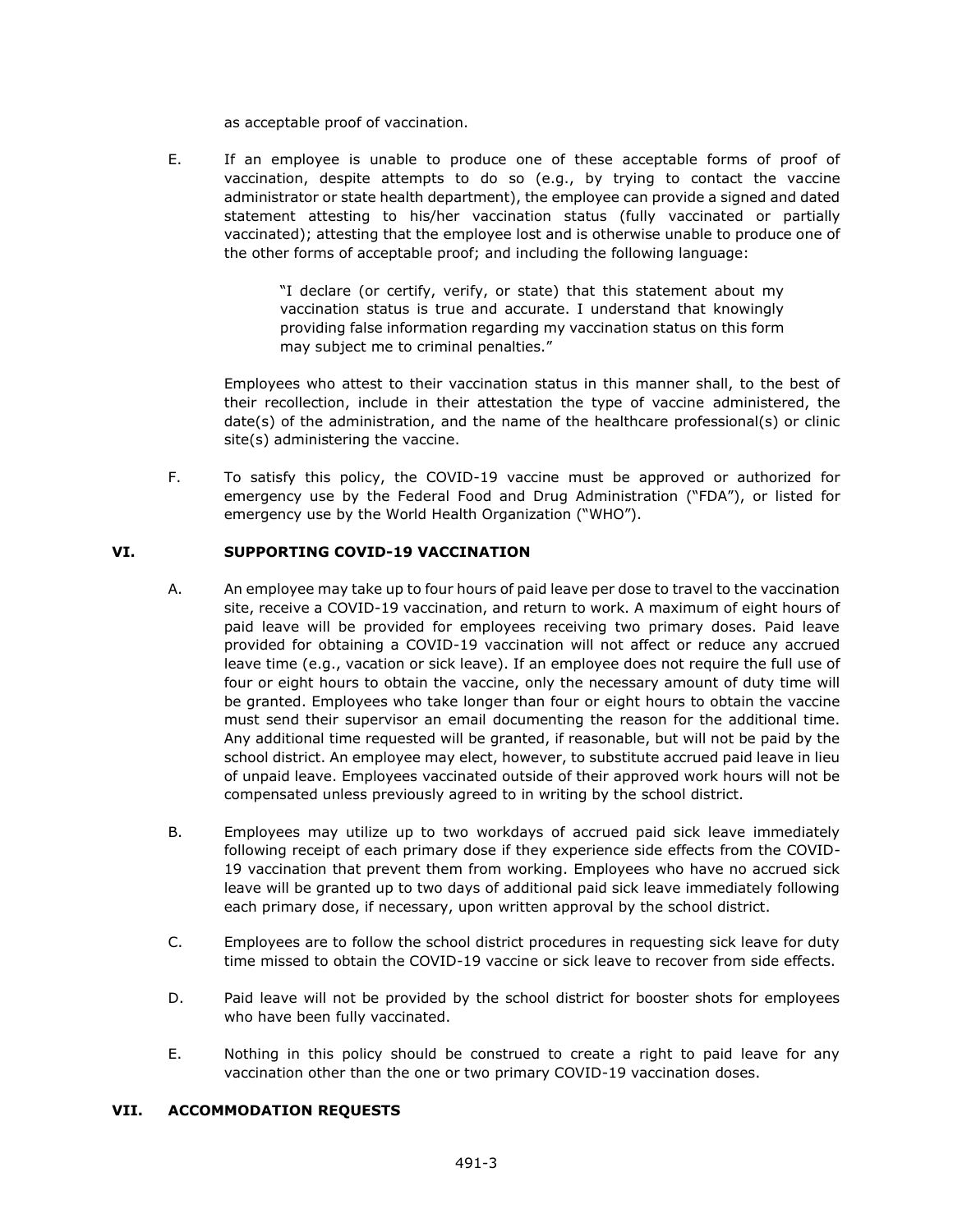Employees may request an accommodation from this vaccination policy if the vaccine is medically contraindicated for them or medical necessity requires a delay in vaccination. Employees also may be legally entitled to a reasonable accommodation if they cannot be vaccinated, test for COVID-19, and/or wear a face covering (as otherwise required by this policy) because of a disability, or if the provisions in this policy for vaccination, and/or testing for COVID-19, and/or wearing a face covering conflict with a sincerely held religious belief, practice, or observance. Requests for reasonable accommodations must be initiated by the employees by submitting a written request to Covid Coordinator/District Office. All such requests will be handled in accordance with applicable laws and regulations.

## **VIII. COVID-19 TESTING**

- A. Effective January 10, 2022, all employees who are not fully vaccinated and who have not received a reasonable accommodation pursuant to Section VII. of this policy will be required to comply with Sections VIII. and IX. of this policy.
- B. Effective February 9, 2022, employees who report to the workplace at least once every seven days:
	- 1. Must be tested for COVID-19 at least once every seven days; and
	- 2. Must provide documentation of the most recent COVID-19 test result to Covid Coordinator/District Office no later than the seventh day following the date on which the employee last provided a test result.
- C. An employee who does not report to the workplace during a period of seven or more days (e.g., teleworking or on vacation for two weeks):
	- 1. Must be tested for COVID-19 within seven days prior to returning to the workplace; and
	- 2. Must provide documentation of that test result to the Covid Coordinator/District Office upon return to the workplace.
- D. Employees who do not provide documentation of a COVID-19 test result as required by this policy, will be removed from the workplace until a test result is provided.
- E. Employees who received a positive COVID-19 test or have been diagnosed with COVID-19 by a licensed healthcare provider are not required to undergo COVID-19 testing for 90 days following the date of their positive test or diagnosis. Employees must provide proof of the positive test result or diagnosis to the Covid Coordinator/District Office.
- F. Approved COVID-19 Tests

Approved COVID-19 tests are tests for SARS-CoV-2 that are:

- 1. Cleared, approved, or authorized, including in an Emergency Use Authorization (EUA), by the FDA to detect current infection with the SARS-CoV-2 virus;
- 2. Administered in accordance with the authorized instructions; and
- 3. Not both self-administered and self-read unless observed by the school district or an authorized telehealth proctor.
- G. Employees who elect to complete weekly testing in lieu of getting fully vaccinated may test during the regular workday. Employees must abide by the following testing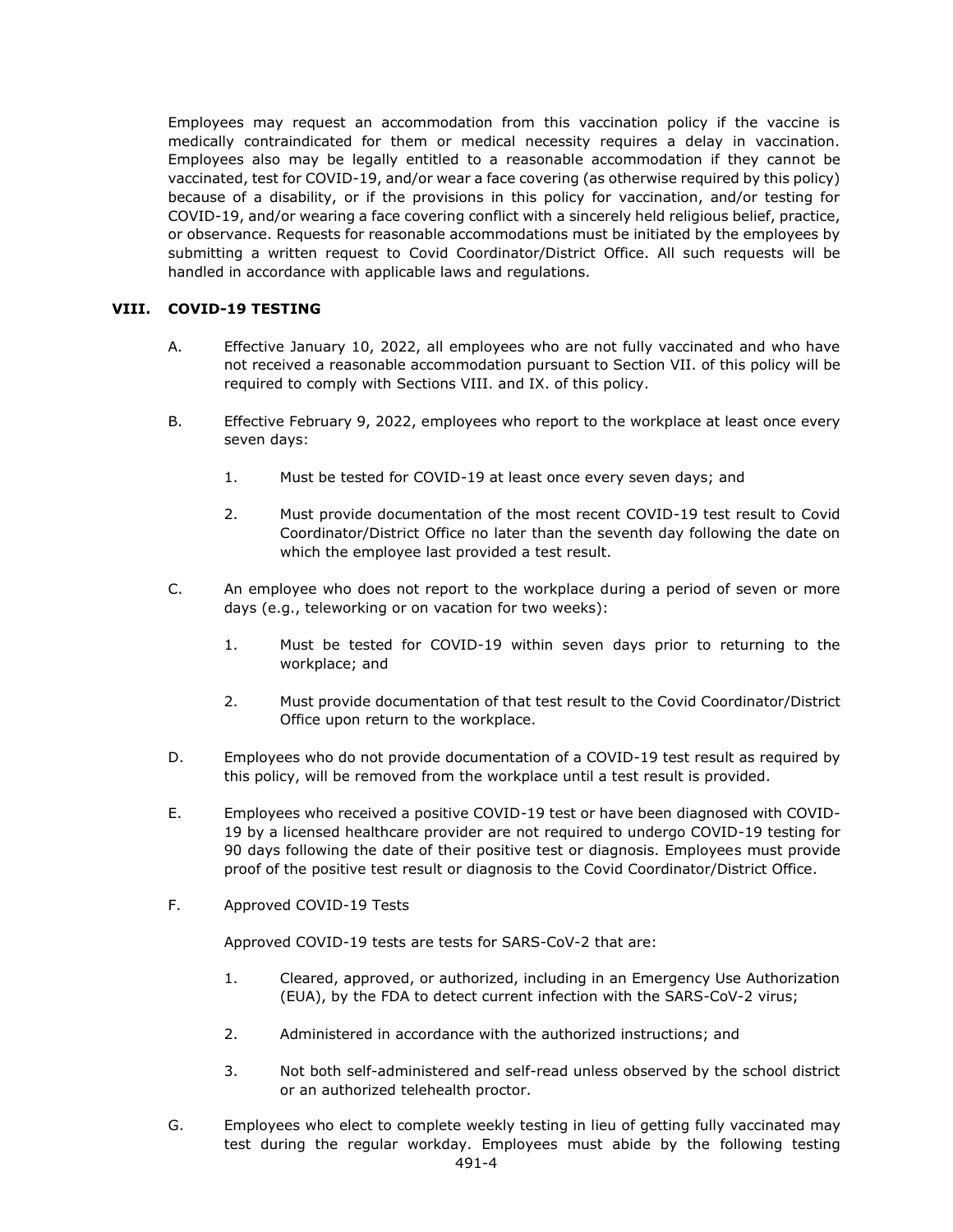procedures:

Ex. Vault Health test taken over zoom by Thursday following the Vault Health instructions. Submit results to the Covid Coordinator/District Office.

Employees may be responsible for paying the cost of testing depending on the employee's CBA or contract with the school district.

## **IX. FACE COVERINGS**

- A. Employees covered by this policy who are not fully vaccinated will be required to wear a face covering. Face coverings must (1) completely cover the nose and mouth; (2) be made with two or more layers of a breathable fabric that is tightly woven (i.e. fabrics that do not let light pass through when held up to a light source); (3) be secured to the head with ties, ear loops, or elastic bands that go behind the head; (4) fit snugly over the nose, mouth, and chin with no large gaps on the outside of the face; and (5) be a solid piece of material without slits, exhalation valves, visible holes, punctures, or other openings. Acceptable face coverings include clear face coverings or cloth face coverings with a clear plastic panel that, despite the non-cloth material allowing light to pass through, otherwise meet these criteria and which may be used to facilitate communication with people who are deaf or hard-of-hearing or others who need to see a speaker's mouth or facial expressions to understand speech or sign language respectively. If gaiters are worn, they should have two layers of fabric or be folded to make two layers.
- B. Employees who are not fully vaccinated must wear face coverings over the nose and mouth when indoors and when occupying a vehicle with another person for work purposes.
- C. Employees who choose to remain unvaccinated are responsible for providing their own face covering that complies with this policy.
- D. The following are exceptions to the school district's requirements for face coverings required by this policy:
	- 1. When an employee is alone in a room with floor-to-ceiling walls and a closed door.
	- 2. For a limited time, while an employee is eating or drinking at the workplace or for identification purposes in compliance with safety and security requirements.
	- 3. When an employee is wearing a respirator or facemask, as those terms are defined by 29 C.F.R. § 1910.501(c) or other applicable OSHA/MNOSHA regulation.
	- 4. Where the school district has determined that the use of face coverings is infeasible or creates a greater hazard (e.g., when it is important to see the employee's mouth for reasons related to the employee's job duties, when the work requires the use of the employee's uncovered mouth, or when the use of a face covering presents a risk of serious injury or death to the employee).
- E. The face covering requirements are applicable regardless of any other school district policy, resolution, regulation or administrative directives regarding face coverings.

### **X. EMPLOYEE NOTIFICATION OF COVID-19 AND REMOVAL FROM THE WORKPLACE**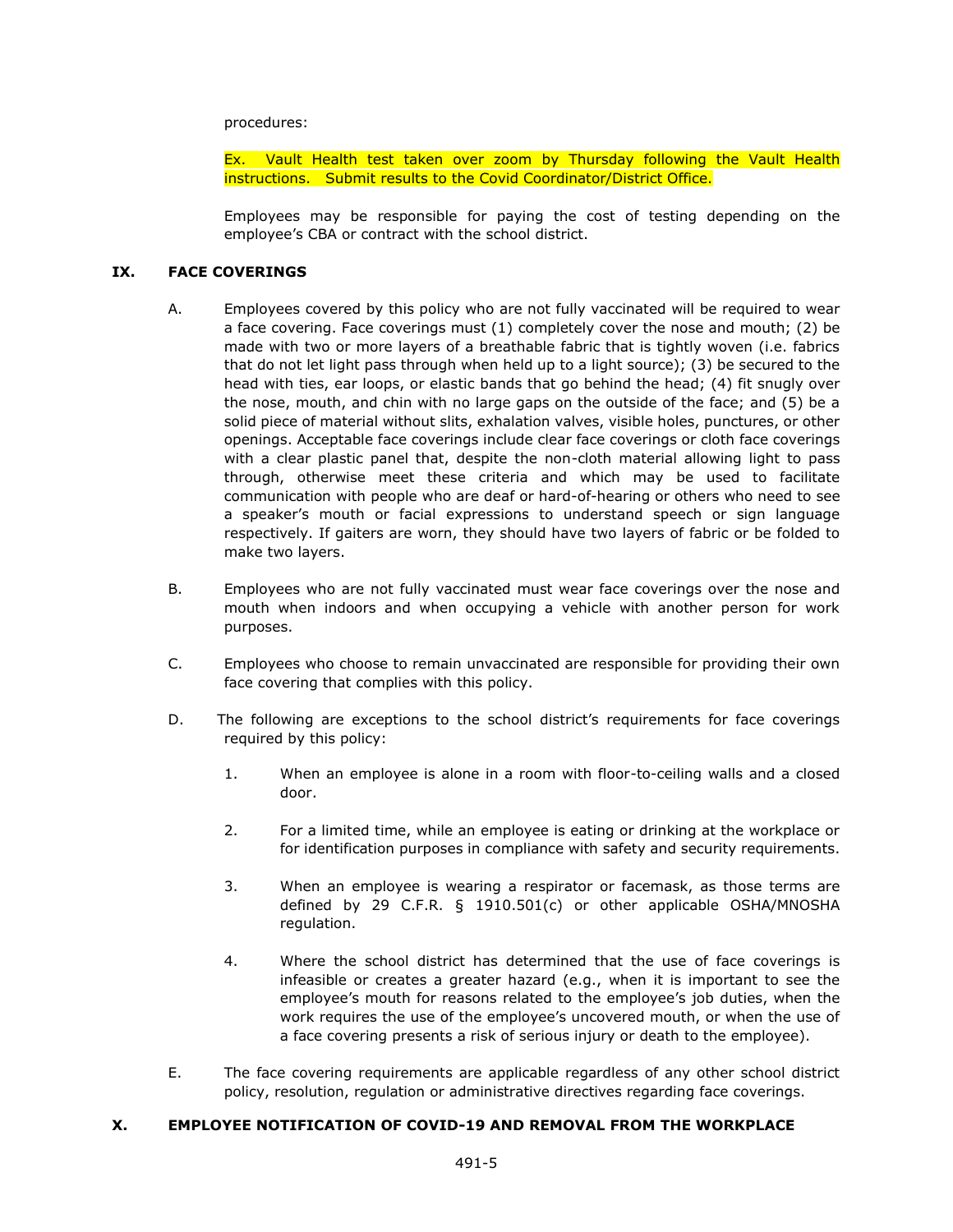A. The school district will require employees to promptly notify the Covid Coordinator/District Office when they test positive for COVID-19 or are diagnosed with COVID-19 by a licensed healthcare provider.

Employee will communicate with the Covid Coordinator/District/School Nurse by email or phone call if employee is sick or experiencing symptoms while at home or at work.

B. Medical Removal from the Workplace

The school district also implemented a policy for keeping COVID-19 positive employees from the workplace in certain circumstances. The school district will immediately remove employees from the workplace if they received a positive COVID-19 test or are diagnosed with COVID-19 by a licensed healthcare provider (i.e., immediately send them home or to seek medical care, as appropriate).

The District will follow the 2021-2022 Safe Return Plan posted on the LSSD website.

- C. Return to Work Criteria
	- 1. For employees removed because they are COVID-19 positive, the school district will keep them removed from the workplace until the employees receive a negative result on a COVID-19 nucleic acid amplification test ("NAAT") following a positive result on a COVID-19 antigen test if the employees choose to seek a NAAT test for confirmatory testing; meet the return to work criteria in the "Isolation Guidance" of the Centers for Disease Control and Prevention ("CDC"); or receive a recommendation to return to work from a licensed healthcare provider.
	- 2. Under the CDC's "Isolation Guidance," asymptomatic employees may return to work once 10 days have passed since a positive test, and symptomatic employees may return to work after all the following are true:
		- a. At least 10 days have passed since symptoms first appeared, and
		- b. At least 24 hours have passed with no fever without fever-reducing medication, and
		- c. Other symptoms of COVID-19 are improving (loss of taste and smell may persist for weeks or months and need not delay the end of isolation).

If an employee has severe COVID-19 or an immune disease, the school district will follow the guidance of a licensed healthcare provider regarding return to work.

3. The District will follow the 2021-2022 Safe Return Plan posted on the LSSD website

## **XI. NEW HIRES**

All new employees are required to be in compliance with this policy before arriving at the workplace as a condition of employment. Potential candidates for employment will be notified of the requirements of this policy prior to the start of employment.

#### **XII. CONFIDENTIALITY AND PRIVACY**

All medical information collected from individuals, including vaccination information, test results,